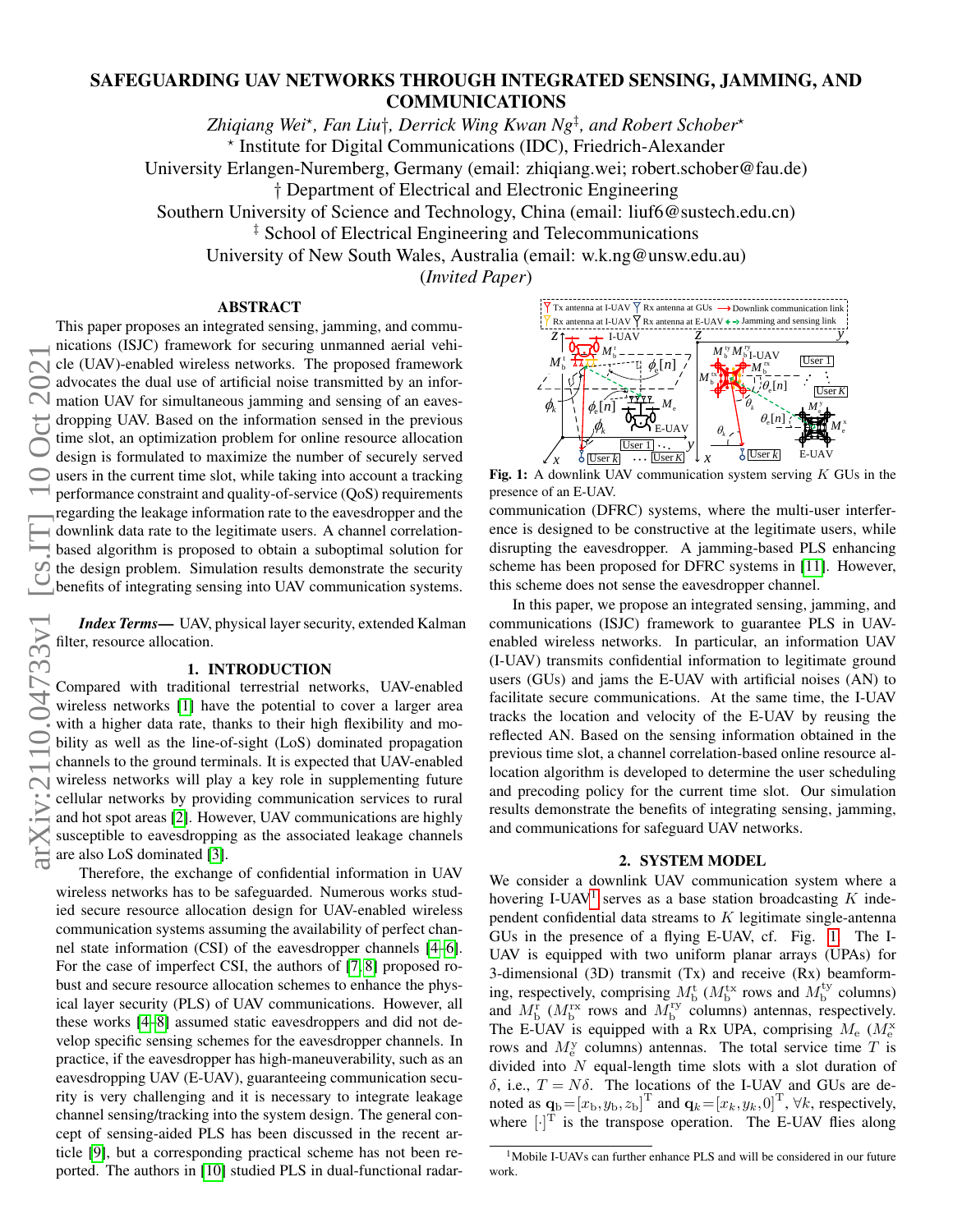<span id="page-1-0"></span>

| State tracking State prediction Online resource Communication State tracking<br>$ \hat{a}_{\varepsilon}[n-1] \beta_{\varepsilon}[n-1] $ $\hat{a}_{\varepsilon}[n n-1]$ allocation design and sensing $ \hat{a}_{\varepsilon}[n] \beta_{\varepsilon}[n]$ |                                                                          |  |  |
|---------------------------------------------------------------------------------------------------------------------------------------------------------------------------------------------------------------------------------------------------------|--------------------------------------------------------------------------|--|--|
|                                                                                                                                                                                                                                                         | Time slot $n-1$ $\leftarrow$ -------------- Time slot $n$ -------------- |  |  |

Fig. 2: The time slot structure of the proposed ISJC scheme.

a given trajectory,  $\mathbf{q}_e[n] = [x_e[n], y_e[n], z_e[n]]^\text{T}$ , designed for intercepting the legitimate information transmission with velocity  $\dot{\mathbf{q}}_e[n] = [ \dot{x}_e[n], \dot{y}_e[n], \dot{z}_e[n]]^{\mathrm{T}}$ ,  $n = \{1, ..., N\}$ . The state of the E-UAV,  $\alpha_{\rm e}[n]{=}[{\bf q}_{\rm e}^{\rm T}[n],\dot{{\bf q}}_{\rm e}^{\rm T}[n]]^{\rm T}$ , is unknown to the I-UAV. In contrast, the locations of both the I-UAV and GUs are known to the E-UAV. The time slot structure of the proposed ISJC scheme is illustrated in Fig. [2,](#page-1-0) where  $\beta_e[n]$  represents all observable parameters at E-UAV. At the beginning of time slot  $n$ , I-UAV first predicts the state of E-UAV based on the state estimates in time slot  $n-1$ , i.e.,  $\hat{\alpha}_{e}[n|n-1]$ . Based on the predicted state, I-UAV designs the resource allocation policy for time slot  $n$  and broadcasts the information and the AN accordingly. Exploiting the echoes from E-UAV, I-UAV takes the new measurement  $\beta_e[n]$  and estimates the new state of E-UAV  $\hat{\alpha}_{e}[n]$ , which is used as the input of the predictor for time slot  $n+1$ . Note that the considered system is inherently causal, where the resource allocation design in time slot *n* is based on new measurements and new state estimates in time slot  $n-1$ .

The received signal at GU  $k$  in time slot  $n$  is given by

$$
y_k(n,t) = \sum_{k'=1}^{K} \mathbf{h}_{\mathrm{b},k}^{\mathrm{H}} \mathbf{w}_{k'}[n] u_{k'}[n] s_{k'}(n,t) + \mathbf{h}_{\mathrm{b},k}^{\mathrm{H}} \mathbf{w}_{\mathrm{e}}[n] a_{\mathrm{e}}(n,t) + v_k(n,t), \qquad (1)
$$

where  $t \in (0,\delta)$  is a time instant within time slot n,  $s_k(n,t) \sim$  $CN(0,1)$  denotes the transmitted information signal for GU k,  $a_e(n, t) \sim \mathcal{CN}(0, 1)$  is the AN, and  $v_k(n, t) \sim \mathcal{CN}(0, \sigma_k^2)$  denotes the background noise at GU k with power  $\sigma_k^2$ . Here,  $\mathcal{CN}(\mu, \sigma^2)$ denotes the circularly symmetric complex Gaussian (CSCG) distribution with mean  $\mu$  and variance  $\sigma^2$ .  $u_k[n] = 1$  indicates that GU  $k$  is selected for communication in time slot  $n$ , otherwise,  $u_k[n] = 0$ . Vectors  $\mathbf{w}_k[n] \in \mathbb{C}^{M_{\mathrm{b}}^{\mathrm{t}} \times 1}$  and  $\mathbf{w}_e[n] \in \mathbb{C}^{M_{\mathrm{b}}^{\mathrm{t}} \times 1}$  denote the precoding vectors for GU  $k$  and AN, respectively. Vector  $\mathbf{h}_{b,k} = \frac{\beta_0}{d_k} \mathbf{A}_{M_b^{tx}, M_b^{ty}}(\theta_k, \phi_k)$  is the channel vector between I-UAV and GU k, where  $\mathbf{A}_{M^{\times},M^{\times}}(\theta,\phi) \in \mathbb{C}^{M^{\times}M^{\times}\times 1}$  is the steering vector of a UPA of size  $M^x \times M^y$  [\[12\]](#page-4-10). Constant  $\beta_0$  represents the channel gain at a reference distance and  $d_k = ||\mathbf{q}_b - \mathbf{q}_k||$  denotes the distance between I-UAV and GU k, where  $\lVert \cdot \rVert$  denotes the  $l_2$ norm of a vector. Note that as this is the first work on ISJC in UAV networks, we assume that all links are LoS-dominated to facilitate the presentation. Angles  $\theta_k \in [-\pi, \pi]$  and  $\phi_k \in [-\pi/2, 0]$  denote the azimuth angle of departure (AOD) and the elevation AOD from I-UAV to GU  $k$ , respectively, cf. Fig. [1.](#page-0-1)

As the precoding policy of I-UAV is unknown to E-UAV, we assume that E-UAV performs maximum ratio combining (MRC) to maximize its received signal power. Assuming the azimuth and elevation angles-of-arrival (AoAs) are perfectly known at the E-UAV, the post-processed signal at E-UAV in time slot  $n$  is

$$
y_{e}(n,t) = \sum_{k=1}^{K} \sqrt{M_{e}} \mathbf{h}_{be}^{H}[n] \mathbf{w}_{k}[n] u_{k}[n] s_{k}(n,t) + \sqrt{M_{e}} \mathbf{h}_{be}^{H}[n] \mathbf{w}_{e}[n] a_{e}(n,t) + v_{e}(n,t),
$$
\n(2)

where  $M_e$  represents the MRC gain and  $v_e(n, t) \in \mathcal{CN}(0, \sigma_e^2)$  is the noise at E-UAV. Vector  $\mathbf{h}_{\text{be}}[n] = \frac{\beta_0}{d_{\text{e}}[n]} \mathbf{A}_{M_{\text{b}}^{\text{tx}}, M_{\text{b}}^{\text{tv}}}(\theta_{\text{e}}[n], \phi_{\text{e}}[n])$ denotes the effective channel between I-UAV and E-UAV, where  $d_e[n] = ||\mathbf{q}_b - \mathbf{q}_e[n]||$  is the corresponding distance and  $\theta_e[n] \in$  $[-\pi,\pi]$  and  $\phi_e[n] \in [-\pi/2,\pi/2]$  denote the azimuth and elevation AODs from I-UAV to E-UAV, respectively. Due to the unknown location of E-UAV,  $\theta_e[n]$ ,  $\phi_e[n]$ ,  $d_e[n]$ , and  $\mathbf{h}_{be}[n]$  are a prior unknown and have to be estimated by I-UAV.

Based on [\(1\)](#page-1-1), the achievable data rate of GU k is given by

$$
R_k[n] = \log_2 \left( 1 + \frac{u_k[n] \left| \mathbf{h}_{\mathrm{b},k}^{\mathrm{H}} \mathbf{w}_k[n] \right|^2}{\sum_{k' \neq k} u_{k'}[n] \left| \mathbf{h}_{\mathrm{b},k}^{\mathrm{H}} \mathbf{w}_{k'}[n] \right|^2 + \left| \mathbf{h}_{\mathrm{b},k}^{\mathrm{H}} \mathbf{w}_{\mathrm{e}}[n] \right|^2 + \sigma_k^2} \right). \tag{3}
$$

When E-UAV intercepts the information of GU k, as a worst case, we assume it can mitigate the inter-user interference of the other GUs and is only impaired by the AN. Thus, the leakage information rate associated with GU k in time slot n is given by<br> $\left\{ \begin{array}{c} u_k[n]M_{\odot}|\mathbf{h}^{\rm H}_{\perp}[n]\mathbf{w}_k[n]|^2 \end{array} \right\}$ 

$$
R_{\rm e}^{k}[n] = \log_2 \left( 1 + \frac{u_k[n]M_{\rm e}|\mathbf{h}_{\rm be}^{\rm H}[n]\mathbf{w}_k[n]|^2}{M_{\rm e}|\mathbf{h}_{\rm be}^{\rm H}[n]\mathbf{w}_{\rm e}[n]|^2 + \sigma_{\rm e}^2} \right). \tag{4}
$$
  
In practice, the signal transmitted by I-UAV is partially re-

ceived by the Rx antennas of E-UAV and is partially reflected by its body. The I-UAV is assumed to operate in the full-duplex mode, which allows it to transmit and receive signals simultaneously, while the received signal may suffer residual selfinterference [\[13\]](#page-4-11). The corresponding echo received at I-UAV in time slot  $n$  is given by

<span id="page-1-3"></span>The slot *n* is given by  
\n
$$
\mathbf{r}_{\mathrm{b}}(n,t) = e^{j2\pi\nu_{\mathrm{e}}[n]t} \mathbf{H}_{\mathrm{be}}^{r}[n] \sum\nolimits_{k=1}^{K} \mathbf{w}_{k}[n] u_{k}[n] s_{k}(n,t-\tau_{\mathrm{e}}[n]) + e^{j2\pi\nu_{\mathrm{e}}[n]t} \mathbf{H}_{\mathrm{be}}^{r}[n] \mathbf{w}_{\mathrm{e}}[n] a_{\mathrm{e}}(n,t-\tau_{\mathrm{e}}[n]) + \mathbf{v}_{\mathrm{b}}(n,t), \quad (5)
$$

<span id="page-1-2"></span><span id="page-1-1"></span>where the round-trip channel matrix is given by  $\mathbf{H}_{\text{be}}^{r}[n] = \frac{\epsilon_{\text{e}}[n]\beta_{0}}{2d_{\text{e}}[n]} \mathbf{A}_{M_{\text{b}}^{\text{rx}}, M_{\text{b}}^{\text{ry}}}(\theta_{\text{e}}[n], \phi_{\text{e}}[n]) \mathbf{A}_{M_{\text{b}}^{\text{tx}}, M_{\text{b}}^{\text{ty}}}^{H}(\theta_{\text{e}}[n], \phi_{\text{e}}[n])$  (6) Here, variables  $\tau_{\rm e}$ [n] and  $\nu_{\rm e}$ [n] denote the round-trip time delay and Doppler shifts, respectively,  $\epsilon_{\rm e}[n] = \sqrt{\frac{\vartheta_{\rm e}}{4\pi d_{\rm e}^2[n]}}$  denotes the reflection coefficient of E-UAV in time slot n, and  $\vartheta_e$  is the radar cross-section of E-UAV [\[14\]](#page-4-12). Vector  $\mathbf{v}_b(n,t) \in \mathcal{CN}(\mathbf{0}, \sigma_b^2 \mathbf{I}_{M_b^r})$  captures both the background noise and the residual self-interference [\[13\]](#page-4-11) at I-UAV, where  $\mathbf{I}_{M_{\mathrm{b}}^{\mathrm{r}}}$  denotes an  $M_{\mathrm{b}}^{\mathrm{r}} \times M_{\mathrm{b}}^{\mathrm{r}}$  identical matrix. Note that clutter, such as the reflected signals of the GUs and the ground itself, is omitted here as it can be substantially suppressed by clut-

ter suppression techniques [\[14\]](#page-4-12) owing to its distinctive reflection angles and Doppler frequencies compared to the echoes from E-UAV [\[14\]](#page-4-12). Besides, we assume that the AOA is identical to the corresponding AOD at I-UAV in [\(6\)](#page-1-2), which is reasonable when assuming a point target model [\[15\]](#page-4-13) and reciprocal propagation.

# <span id="page-1-4"></span>3. E-UAV TRACKING

3.1. Estimation Model of E-UAV Based on the echoes in [\(5\)](#page-1-3), different estimation methods can be used to estimate  $\tau_{e}[n], \nu_{e}[n], \phi_{e}[n]$ , and  $\theta_{e}[n]$  [\[16\]](#page-4-14). One possible approach to estimate these parameters is the matched filter (MF) principle by exploiting the AN [\[16\]](#page-4-14):<br> $\left\{\hat{\tau}$  [n]  $\hat{\mu}$  [n]  $\hat{\theta}$  [n]  $\hat{\lambda}$ 

$$
\left\{\hat{\tau}_{\mathbf{e}}[n], \hat{\nu}_{\mathbf{e}}[n], \hat{\theta}_{\mathbf{e}}[n], \hat{\phi}_{\mathbf{e}}[n]\right\}
$$
\n
$$
= \arg\max_{\tau, \nu, \theta, \phi} \left|\frac{1}{\delta} \int_{0}^{\delta} \mathbf{A}_{M_{\mathbf{b}}^{\mathbf{rx}}, M_{\mathbf{b}}^{\mathbf{ry}}}(\theta, \phi) \mathbf{r}_{\mathbf{b}}(n, t) a_{\mathbf{e}}^{*}(n, t-\tau) e^{-j2\pi \nu t} dt\right|.
$$
\n(7)

Note that we exploit the AN rather than the user signals for sensing as using user signals would require the I-UAV to beamform the information-bearing signals towards the E-UAV, which increases the risk of information leakage. Instead, using AN for both sensing and jamming is a win-win strategy for secrecy applications. Analyzing the estimation variances associated with [\(7\)](#page-1-4) is a challenging task. According to [\[15,](#page-4-13)[16\]](#page-4-14), assuming the independence of the AN and the user signals, i.e.,  $\frac{1}{\delta} \int_0^{\delta} s_k(n, t) a_e^*(n, t) dt \approx 0, \forall k$ , the estimation variances of  $\tau_{\rm e}[n]$ ,  $\nu_{\rm e}[n]$ ,  $\phi_{\rm e}[n]$ , and  $\theta_{\rm e}[n]$  can be modeled by  $\sigma_{\tau_e[n]}^2 = c_{\tau_e}/\text{SNR}$ ,  $\sigma_{\nu_e[n]}^2 = c_{\nu_e}/\text{SNR}$ ,  $\sigma_{\theta_e[n]}^2 = c_{\theta_e}/\text{SNR}$ , and  $\sigma_{\phi_e[n]}^2 = c_{\phi_e}/\text{SNR}$ , respectively, where the MF output signalto-noise ratio (SNR) is given by

<span id="page-1-5"></span>
$$
\text{SNR} = \frac{\vartheta_{\text{e}} \beta_0^2 G_{\text{MF}} M_{\text{b}}^{\text{r}} | \mathbf{A}_{M_{\text{b}}^{\text{tx}}, M_{\text{b}}^{\text{tv}}}^{\text{H}} (\theta_{\text{e}}[n], \phi_{\text{e}}[n]) \mathbf{w}_{\text{e}}[n] |^2}{16 \pi \sigma_{\text{b}}^2 d_{\text{e}}^4[n]}.
$$
 (8)

Parameters  $c_{\tau_e}, c_{\nu_e}, c_{\theta_{be}}, c_{\phi_{be}} > 0$  are determined by the specific adopted estimation methods [\[15\]](#page-4-13) and  $G_{\text{MF}}$  is the MF gain, which is proportional to the number of transmit symbols in a time slot.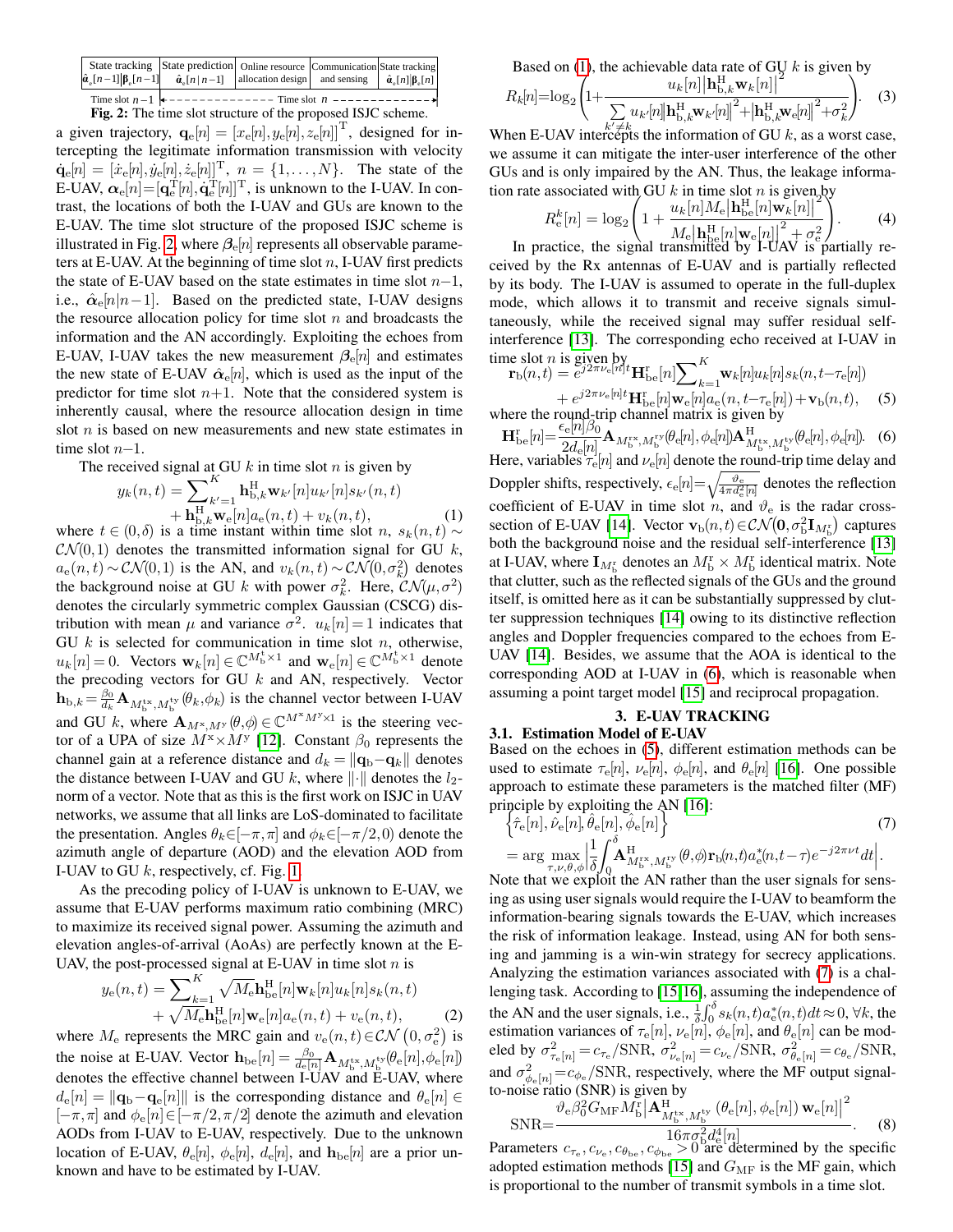### 3.2. Measurement Model for E-UAV

The measurement model characterizes the relationship between the observable parameters and the hidden state, which is the key for inferring the state of E-UAV. In particular, considering the positions of both I-UAV and E-UAV in Fig. [1,](#page-0-1) the measurement models associated with  $\tau_{\rm e}[n]$ ,  $\nu_{\rm e}[n]$ ,  $\phi_{\rm e}[n]$ , and  $\theta_{\rm e}[n]$  are given by

$$
\hat{\tau}_{e}[n] = \frac{2||\mathbf{q}_{e}[n] - \mathbf{q}_{b}||}{c} + v_{\tau_{e}[n]},
$$
\n
$$
\hat{\nu}_{e}[n] = \frac{2\dot{\mathbf{q}}_{e}^{T}[n] \left(\mathbf{q}_{e}[n] - \mathbf{q}_{b}\right) f_{c}}{c||\mathbf{q}_{e}[n] - \mathbf{q}_{b}||} + v_{\nu_{e}[n]},
$$
\n
$$
\sin \hat{\theta}_{e}[n] = \frac{x_{e}[n] - x_{b}}{\sqrt{|x_{e}[n] - x_{b}|^{2} + |y_{e}[n] - y_{b}|^{2}}} + v_{\sin \theta_{e}[n]},
$$
\n
$$
\cos \hat{\theta}_{e}[n] = \frac{y_{e}[n] - y_{b}}{\sqrt{|x_{e}[n] - x_{b}|^{2} + |y_{e}[n] - y_{b}|^{2}}} + v_{\cos \theta_{e}[n]},
$$
\nand\n
$$
\sin \hat{\phi}_{e}[n] = \frac{z_{e}[n] - z_{b}}{\| \mathbf{q}_{e}[n] - \mathbf{q}_{b} \|} + v_{\sin \phi_{e}[n]},
$$
\n(9)

respectively, where  $f_c$  is the carrier frequency and c is the light speed.  $v_{\tau_e[n]}, v_{\nu_e[n]}, v_{\sin \theta_e[n]}, v_{\cos \theta_e[n]},$  and  $v_{\sin \phi_e[n]}$  denote measurement noises with variances  $\sigma_{\tau_e[n]}^2$ ,  $\sigma_{\nu_e[n]}^2$ ,  $\sigma_{\sin\theta_e[n]}^2$ ,  $\sigma_{\cos\theta_e[n]}^2$ , and  $\sigma_{\sin\phi_e[n]}^2$ , respectively. Using trigonometric identities and assuming  $\sigma_{\theta_{\rm e}[n]}^2$ ,  $\sigma_{\phi_{\rm e}[n]}^2 \to 0$ , we have  $\sigma_{\sin \theta_{\rm e}[n]} \approx \cos \hat{\theta}_{\rm e}[n] \sigma_{\theta_{\rm e}[n]}$ ,  $\sigma_{\cos\theta_e[n]} \approx \sin \hat{\theta}_e[n] \sigma_{\theta_e[n]}$ , and  $\sigma_{\sin\phi_e[n]} \approx \cos \hat{\phi}_e[n] \sigma_{\phi_e[n]}$ .

Let  $\beta_{\rm e}[n]$  =  $[\hat{\tau}_{\rm e}[n], \hat{\nu}_{\rm e}[n], \sin \hat{\theta}_{\rm e}[n], \cos \hat{\theta}_{\rm e}[n], \sin \hat{\phi}_{\rm e}[n]]^{\rm T}$   $\in \mathbb{R}^{5 \times 1}$ collect all observable parameters. Then, the measurement model can be rewritten as

<span id="page-2-1"></span>
$$
\beta_{\mathbf{e}}[n] = \mathbf{g}_n\left(\alpha_{\mathbf{e}}[n]\right) + \mathbf{v}_{\beta_{\mathbf{e}}[n]},\tag{10}
$$

where  $\mathbf{v}_{\beta_e[n]} \sim \mathcal{N}(\mathbf{0}, \mathbf{Q}_{\beta_e[n]})$  and  $\mathcal{N}(\mu, \Sigma)$  represents the Gaussian distribution with mean  $\mu$  and covariance matrix  $\Sigma$ . The main diagonal entries of the measurement covariance matrix  $\mathbf{Q}_{\beta_e[n]}$ are given by  $\sigma_{\tau_{e}[n]}^2$ ,  $\sigma_{\nu_{e}[n]}^2$ ,  $\sigma_{\sin\theta_{e}[n]}^2$ ,  $\sigma_{\cos\theta_{e}[n]}^2$ , and  $\sigma_{\sin\phi_{e}[n]}^2$ , respectively, and the only two non-zero off-diagonal entries are  $\{Q_{\beta_e[n]}\}_{3,4} = \{Q_{\beta_e[n]}\}_{4,3} = \sigma_{\cos\theta_e[n]}\sigma_{\sin\theta_e[n]}$ . The non-linear function  $\mathbf{g}_n : \mathbb{R}^{6 \times 1} \to \mathbb{R}^{5 \times 1}$  represents the measurement functions defined by [\(9\)](#page-2-0).

### 3.3. State Evolution Model of E-UAV

Assuming a constant velocity movement model [\[15\]](#page-4-13), the state evolution model of E-UAV is given by

$$
\alpha_{\rm e}[n] = \mathbf{F}\alpha_{\rm e}[n-1] + \mathbf{v}_{\alpha_{\rm e}}[n],\tag{11}
$$

where  $\mathbf{F} \in \mathbb{R}^{6 \times 6}$  is the state transition matrix. All main diagonal entries of F are one and the only three non-zero off-diagonal entries are  ${F}_{1,4} = {F}_{2,5} = {F}_{3,6} = \delta$ . Vector  $\mathbf{v}_{\alpha_e[n]} \sim \mathcal{N}(\mathbf{0}, \mathbf{Q}_{\alpha_e})$ is the state evolution noise vector and  $Q_{\alpha_e}$  is the state evolution covariance matrix, which is assumed to be known by I-UAV from long-term measurements.

# 3.4. Tracking E-UAV via EKF

Due to the non-linearity of the measurement model in [\(10\)](#page-2-1), we adopt an extended Kalman filter (EKF) [\[17\]](#page-4-15) to track E-UAV. In time slot  $n$ , we assume that I-UAV has the estimates of E-UAV's state in the previous time slot,  $\hat{\alpha}_{e}[n-1]$ , with the corresponding covariance matrix  $\mathbf{C}_{\text{e}}[n-1] \in \mathbb{R}^{6 \times 6}$ . I-UAV predicts the state of E-UAV in time slot n by  $\hat{\alpha}_{e}[n|n-1]=F\hat{\alpha}_{e}[n-1]$ , where the prediction covariance matrix is given by

<span id="page-2-2"></span>
$$
C_e[n|n-1] = FC_e[n-1]FT + Q_{\alpha_e}.
$$
 (12)  
According to the predicted state, one can predict the effective  
channel between I-UAV and E-UAV in time slot *n* as follows,

<span id="page-2-3"></span>
$$
\hat{\mathbf{h}}_{\text{be}}[n|n-1] = \frac{\beta_0}{\hat{d}_{\text{e}}[n|n-1]} \mathbf{A}_{M_{\text{b}}^{\text{tx}}, M_{\text{b}}^{\text{ty}}} \left(\hat{\theta}_{\text{e}}[n|n-1], \hat{\phi}_{\text{e}}[n|n-1]\right), (13)
$$

where  $\hat{d}_{e}[n|n-1], \hat{\theta}_{e}[n|n-1]$ , and  $\hat{\phi}_{e}[n|n-1]$  are the predicted distance, azimuth AOD, and elevation AOD, respectively. Due to the prediction uncertainty in [\(12\)](#page-2-2), the channel prediction in [\(13\)](#page-2-3) is also inaccurate. However, analyzing the prediction variance of  $h_{be}[n]$  is a challenging task due to complicated mapping function between  $\alpha_{\rm e}[n]$  and  ${\bf h}_{\rm be}[n]$ . To facilitate robust resource allocation design, we assume  $\|\Delta \mathbf{h}_{\text{be}}[n|n-1]\|^2 \leq \sigma_{\mathbf{h}_{\text{be}}[n|n-1]}^2$  holds for the channel prediction error  $\Delta \mathbf{h}_{\text{be}}[n|n-1]$ , where  $\sigma_{\mathbf{h}_{\text{be}}[n|n-1]}^2$  =  $\|\boldsymbol{\gamma}^{\text{H}}\mathbf{C}_{\text{e}}[n|n-1]\|$ <sup>2</sup> and parameters  $\gamma \in \mathbb{R}^{6 \times 1}$  can be obtained via Monte Carlo simulation [\[18\]](#page-4-16).

To update the state of E-UAV in time slot  $n$ , we linearize the measurement model in [\(10\)](#page-2-1) around the predicted state, i.e.,

 $\beta_{\rm e}[n]\!\approx\!{\bf g}_n(\hat{\pmb{\alpha}}_{\rm e}[n|n-1])\!+\!{\bf G}_n({\pmb{\alpha}}_{\rm e}[n]\!-\!\hat{\pmb{\alpha}}_{\rm e}[n|n-1])\!+\!{\bf v}_{{\boldsymbol{\beta}}_{\rm e}}[n],\,\,\,(14)$ where  $G_n \in \mathbb{R}^{5 \times 6}$  denotes the Jacobian matrix for  $g_n$  with respect to (w.r.t.)  $\alpha_e[n]$  for the predicted state, i.e.,  $G_n = \frac{\partial g_n}{\partial \alpha_e[n]}|_{\hat{\alpha}_e[n]|n-1]}$ . Now, the state of E-UAV in time slot  $n$  is estimated as follows,

<span id="page-2-0"></span> $\hat{\alpha}_{\rm e}[n] = \hat{\alpha}_{\rm e}[n|n-1] + {\bf K}_n \left( \beta_{\rm e}[n] - {\bf g}_n \left( \hat{\alpha}_{\rm e}[n|n-1] \right) \right),$  (15) and the corresponding posterior covariance matrix is

<span id="page-2-6"></span> $\mathbf{C}_{\mathrm{e}}[n] = (\mathbf{I}_{6} - \mathbf{K}_{n} \mathbf{G}_{n}) \mathbf{C}_{\mathrm{e}}[n|n-1] \in \mathbb{R}^{6 \times 6}$  $(16)$ where the Kalman gain matrix  $\mathbf{K}_n \in \mathbb{R}^{6 \times 5}$  is given by

<span id="page-2-5"></span> $\mathbf{K}_n = \mathbf{C}_{\rm e}[n|n-1] \mathbf{G}_{n}^{\rm T} \! \left(\mathbf{G}_{n} \mathbf{C}_{\rm e}[n|n-1] \mathbf{G}_{n}^{\rm T} \!+\! \mathbf{Q}_{\boldsymbol{\beta}_{\rm e}}[n]\right)^{-1}$  $(17)$ Note that the trace of  $\hat{\mathbf{C}}_{\text{e}}[n]$  characterizes the posterior mean square error (MSE) for tracking the state of E-UAV.

# 4. ONLINE RESOURCE ALLOCATION DESIGN

### 4.1. Problem Formulation

In time slot  $n-1$ ,  $\forall n$ , the resource allocation design is formulated as the following optimization problem:

<span id="page-2-4"></span>maximize 
$$
\sum_{k=1}^{K} u_k[n]
$$
(18)  
s.t. C1: 
$$
\sum_{k=1}^{K} u_k[n] ||\mathbf{w}_k[n]||^2 + ||\mathbf{w}_e[n]||^2 \le p_{\text{max}},
$$
C2: 
$$
R_k[n] \ge u_k[n]R_{\min}, \forall k,
$$
C3: max 
$$
\max_{\Delta \mathbf{h}_{\text{be}}[n|n-1]} R_{\text{e}}^{k}[n] \le u_k[n]R_{\text{Leakage}}, \forall k,
$$
C4: Tr{
$$
\hat{\mathbf{C}}[n] \le \text{MSE}_{\text{max}},
$$
(19)

where  $\mathcal{X} = \{u_k[n] \in \{0, 1\}, \mathbf{w}_k[n], \mathbf{w}_e[n]\}.$  The objective function  $\sum_{k=1}^{K} u_k[n]$  represents the number of GUs that can be served se-curely. In [\(18\)](#page-2-4),  $p_{\text{max}}$  in C1 is the maximum transmit power,  $R_{\text{min}}$ in C2 the minimum data rate for the selected GUs, and  $MSE<sub>max</sub>$ in C4 is the maximum tolerable tracking MSE for the location and velocity of E-UAV.  $R_{\text{Leakage}}$  in C3 is the maximum allowable leakage rate associated with the selected GUs in the presence of channel prediction uncertainty. Note that  $\mathbf{Q}_{\beta_e}[n]$  in [\(17\)](#page-2-5) depends on the MF output SNR in [\(8\)](#page-1-5) and thus  $\mathbf{C}_{\mathbf{e}}[n]$  in [\(16\)](#page-2-6) depends on the values of  $\theta_{\rm e}[n]$ ,  $\phi_{\rm e}[n]$ , and  $d_{\rm e}[n]$ , which are unknown at the time of resource allocation design. Thus, instead of using the posterior covariance matrix  $\mathbf{C}_{\text{e}}[n]$ , its predicted value,  $\hat{\mathbf{C}}_{\text{e}}[n]$ , is adopted in C4. Substituting [\(17\)](#page-2-5) into [\(16\)](#page-2-6) and employing the matrix inversion lemma,  $\hat{\mathbf{C}}_{\mathrm{e}}^{-1}[n]$  is given by

<span id="page-2-7"></span>
$$
\hat{\mathbf{C}}_{\mathbf{e}}^{-1}[n] = \mathbf{C}_{\mathbf{e}}^{-1}[n|n-1] + \mathbf{G}_{n}^{\mathrm{T}} \hat{\mathbf{Q}}_{\beta_{\mathbf{e}}[n]}^{-1} \mathbf{G}_{n},
$$
(19)

where  $\hat{\mathbf{Q}}_{\boldsymbol{\beta}_{e}[n]}$  is the predicted measurement covariance matrix, which can be obtained based on the predicted state of the E-UAV  $\hat{\alpha}_{e}[n|n-1]$ . Note that the prediction uncertainty is taken into account in C4 via  $\mathbf{C}_{e}[n|n-1]$ , see [\(19\)](#page-2-7).

### 4.2. Proposed Solution

Now, introducing six auxiliary variables  $t_i \geq 0$ ,  $i = \{1, \ldots, 6\}$ , to bound the main diagonal entries of  $\hat{\mathbf{C}}_{\text{e}}[n]$ , i.e.,  $\{\hat{\mathbf{C}}_{\text{e}}[n]\}_{ii} \le t_i$ , C4 in [\(18\)](#page-2-4) becomes C4:  $\sum_{i=1}^{6} t_i \leq \text{MSE}_{\text{max}}$ . The problem in (18) is then equivalently transformed as follows

<span id="page-2-8"></span>
$$
\underset{\mathcal{X},t_i}{\text{minimize}} \sum_{k=1}^{K} u_k[n] \quad \text{s.t. C1-C4, C5:} \begin{bmatrix} \hat{\mathbf{C}}_{\mathbf{e}}^{-1}[n] & \mathbf{e}_i \\ \mathbf{e}_i^{\mathrm{T}} & t_i \end{bmatrix} \succeq \mathbf{0}, \quad (20)
$$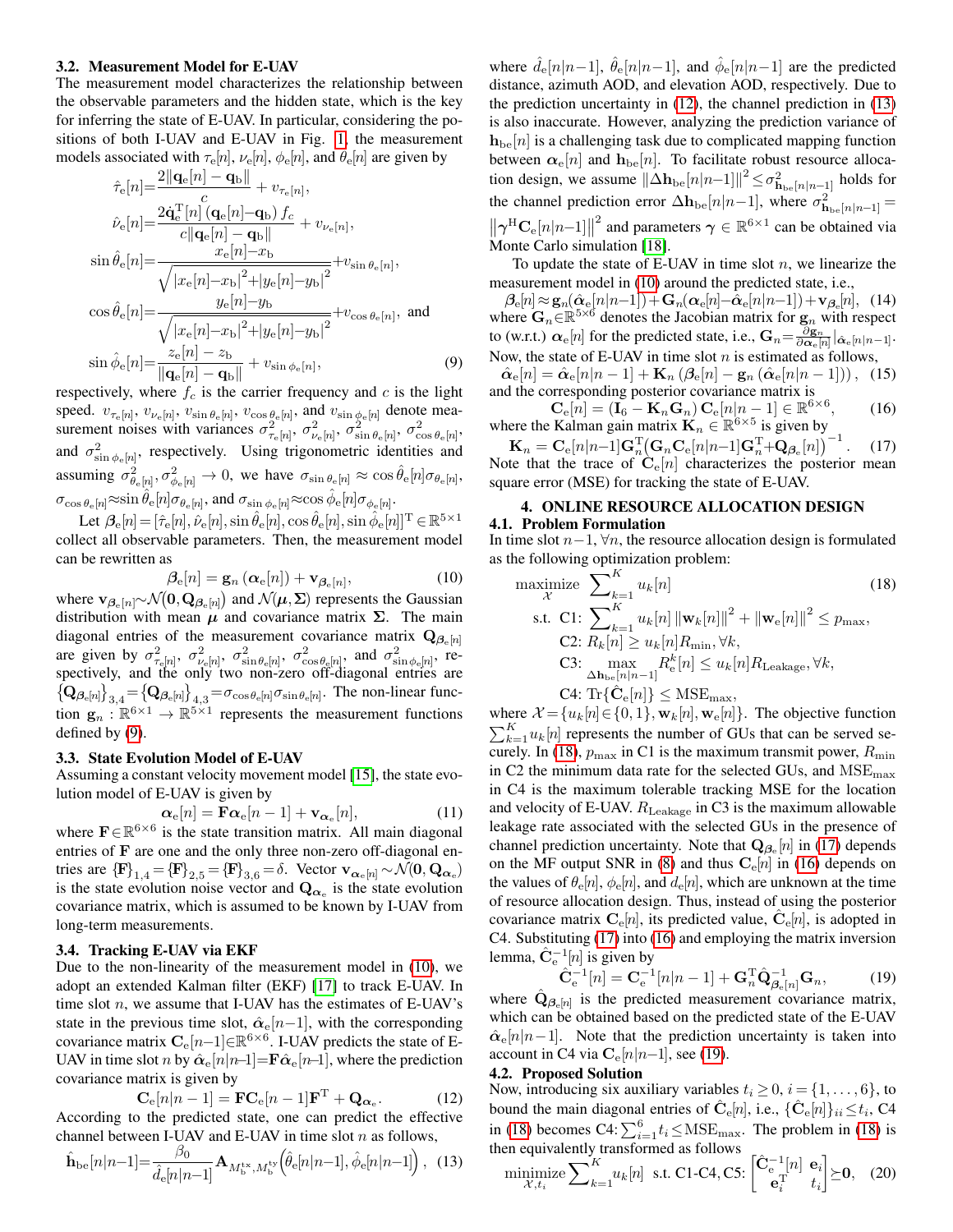<span id="page-3-0"></span>



One obstacle for solving [\(20\)](#page-2-8) is the binary variable  $u_k[n]$ . Conventional approaches to handle binary variables, such as the big-M formulation and successive convex approximation [\[19\]](#page-4-17), require iterative algorithms, whose computational complexity and delay might not be affordable for online resource allocation design. Fortunately, for given user scheduling variables, the problem in [\(20\)](#page-2-8) becomes a feasibility problem which can be solved optimally by the commonly-used *S-procedure* [\[20\]](#page-4-18) and semidefinite relaxation (SDR) approach [\[21\]](#page-4-19). Hence, we propose a channel correlation-based user scheduling strategy. Without loss of generality, all GUs are indexed in descending order of the correlation coefficients between  $\hat{\mathbf{h}}_{\text{be}}[n|n-1]$  and  $\mathbf{h}_{\text{b},k}[n]$ ,  $\forall k$ . In general, the higher the channel correlation, the higher the risk of information leakage. Then, we first select all GUs for service, i.e.,  $u_k[n] = 1$ ,  $\forall k$ . If the resulting problem in [\(20\)](#page-2-8) is infeasible, we de-select GUs one-by-one in descending order of their channel correlations until [\(20\)](#page-2-8) becomes feasible. If all GUs are de-selected and the problem in [\(20\)](#page-2-8) is still infeasible, the I-UAV transmits only AN for jamming and sensing adopting maximum ratio transmission, i.e.,  $\mathbf{w}_k[n] = \mathbf{0}, \forall k$ , and  $\mathbf{w}_e[n] = \frac{\hat{\mathbf{h}}_{be}[n|n-1]}{\|\hat{\mathbf{h}}_{be}[n|n-1]\|} \sqrt{p_{\text{max}}}$ . The details of the resulting algorithm are omitted here due to space limitation.

## 5. SIMULATION RESULTS

In this section, we evaluate the performance of the proposed ISJC scheme via simulations. The main simulation parameters are as follows:  $K = 10$ ,  $\delta = 1$  s,  $N = 92$ ,  $p_{\text{max}} = 30$  dBm,  $R_{\text{min}} = 5$ bit/s/Hz,  $R_{\text{Leakage}} = 0.01$  bit/s/Hz,  $G_{\text{MF}} = 10^4$ ,  $\sigma_{\text{e}}^2 = \sigma_k^2 = -99$ dBm,  $\sigma_{\rm b}^2 = -50$  dBm,  $\beta_0^2 = 50$  dB,  $\vartheta_{\rm e} = 0.1$  m<sup>2</sup>, and  $M_{\rm b}^{\rm tx} = M_{\rm b}^{\rm ty} =$  $M_{\rm b}^{\rm rx} = M_{\rm e}^{\rm ry} = M_{\rm e}^{\rm ry} = 4$ . Note that a higher  ${\rm MSE}_{\rm max}$  implies that a poorer tracking performance is tolerable by the considered system. Thus, we consider  $MSE_{\text{max}} \in [5, 26]$ . The locations of I-UAV and the  $K$  GUs and the unknown trajectory of E-UAV are illustrated in Fig. [3.](#page-3-0) The modeling parameters, including  $c_{\tau_e}$ ,  $c_{\nu_e}$ ,  $c_{\theta_{be}}, c_{\phi_{be}},$  and  $\mathbf{Q}_{\alpha_e}$ , are initialized numerically assuming random walks of the I-UAV and E-UAV, respectively.

The estimated trajectory of E-UAV is shown in Fig. [3.](#page-3-0) The corresponding posterior tracking MSE,  $\|\hat{\boldsymbol{\alpha}}_{\rm e}[n]\!-\!\boldsymbol{\alpha}_{\rm e}[n]\|^2$ , in each time slot is shown in the upper half of Fig. [4.](#page-3-1) We observe that a smaller  $MSE<sub>max</sub>$  leads to a lower tracking MSE and a more accurate trajectory estimation. In fact, a smaller  $MSE<sub>max</sub>$  imposes a more stringent tracking MSE constraint for resource allocation design and thus more power and spatial degrees of freedom are allocated for sensing. To provide more insights, we define K "projection points" on the unknown trajectory for which E-UAV has the smallest 3D distance w.r.t. the GUs, respectively. Comparing Fig. [3](#page-3-0) and Fig. [4,](#page-3-1) we observe a high tracking MSE around some projection points, such as  $n=64$  and  $n=73$ , where E-UAV changes

<span id="page-3-1"></span>

Fig. 4: Tracking (upper half) and secrecy communications (lower half) performance.

directions, since the constant velocity model assumption for the EKF is less accurate in those points. Note that in Fig. [4,](#page-3-1) the posterior tracking MSE in some time slots is higher than  $MSE<sub>max</sub>$  while the predicted MSE is guaranteed to be smaller than  $MSE<sub>max</sub>$ . In fact,  $MSE<sub>max</sub>$  only limits the predicted tracking MSE for resource allocation design while the actual tracking MSE, which is not accessible to the I-UAV at the time of resource allocation design, might be much higher due to the state evolution model mismatch and the measurement uncertainty in [\(10\)](#page-2-1). Furthermore, the average number of scheduled GUs versus  $MSE<sub>max</sub>$  is shown in the lower half of Fig. [4.](#page-3-1) The performance of a baseline separate jamming and sensing scheme, where a dedicated sub-slot is used for sensing and the remaining time is used for communications and jamming, is also illustrated for comparison. We can observe a higher number of scheduled GUs for the proposed scheme compared to the benchmark scheme. This is because the dual use of AN in the proposed scheme preserves the system resources and provides more flexibility for resource allocation design. This underlines the advantage of integrating sensing, jamming, and communications for improving secrecy performance. It can be further observed that both a small  $MSE<sub>max</sub>$  and a large  $MSE<sub>max</sub>$  result in a small number of securely served GUs for both schemes. For a small  $MSE<sub>max</sub>$ , more resources are needed for sensing, and thus, fewer GUs can be scheduled. This implies that enhancing the tracking performance is not always beneficial for communications as it requires more system resources. Increasing  $MSE<sub>max</sub>$  relaxes the tracking performance constraint C4 in [\(18\)](#page-2-4) and thus results in a larger objective value. However, a too large  $MSE<sub>max</sub>$  in a given time slot leads to unreliable eavesdropper channel prediction in the next time slot, and thus, a lower jamming efficiency. Hence, the number of securely served GUs is ultimately limited by the channel prediction uncertainty in the large  $MSE<sub>max</sub>$  regime. In fact, choosing  $MSE<sub>max</sub>$  properly is critical for maximizing the secrecy communication performance. For example, for the considered scenario,  $MSE_{\text{max}} = 14$  is optimal for the proposed scheme.

# 6. CONCLUSIONS

In this paper, we proposed a novel ISJC framework and an online resource allocation design for securing UAV-enabled downlink communications. The dual use of AN enables the I-UAV to concurrently jam the E-UAV and sense the corresponding channels efficiently. Through simulations, we demonstrated that integrating sensing, jamming, and communications improves the secrecy performance, while choosing a suitable value for the tolerable tracking MSE is critical for balancing tracking and secrecy performance.